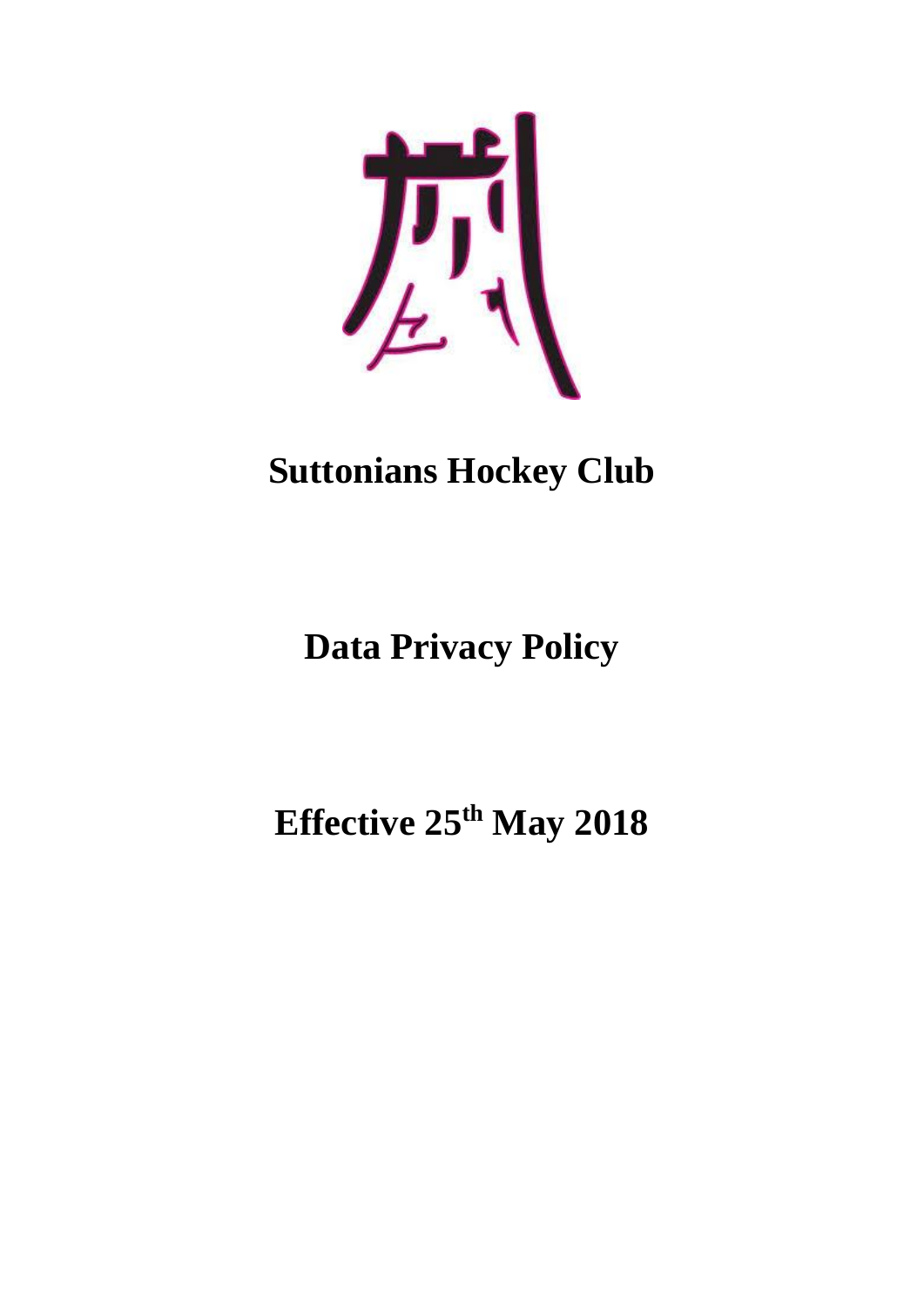## **1. About this Policy**

Suttonians Hockey Club takes privacy and protection of your personal data very seriously. This policy document explains what personal information we collect about our members, coaches, volunteers, when we collect it, how we use it and keep it secure and your rights in relation to it.

## **2. Who we are**

Suttonians Hockey Club is affiliated with the Leinster Hockey Association and Irish Hockey.

Throughout this document, 'Club', 'we', 'us', 'our' refers to Suttonians Hockey Club.

Suttonians Hockey Club can be contacted at:

• [suttonians@gmail.com](mailto:suttonians@gmail.com)

## **3. What information we collect and why**

The Club may at various times collect certain information with regard to all of the following – members, coaches, volunteers.

The type of information we may collect includes the following:

- Names
- Contact Details including Address, Phone numbers, email address etc.
- Date of Birth
- Gender
- Emergency Contact Details
- Medical Conditions

The Club uses personal information for the following purposes:

- Management of Club membership including application and renewals
- Planning and management of Club member hockey, social, and fundraising events
- Planning and management of Club & Open hockey training courses and events.
- Marketing and promotion of our courses, membership, products, and events.
- To help improve our services including membership, events, and courses.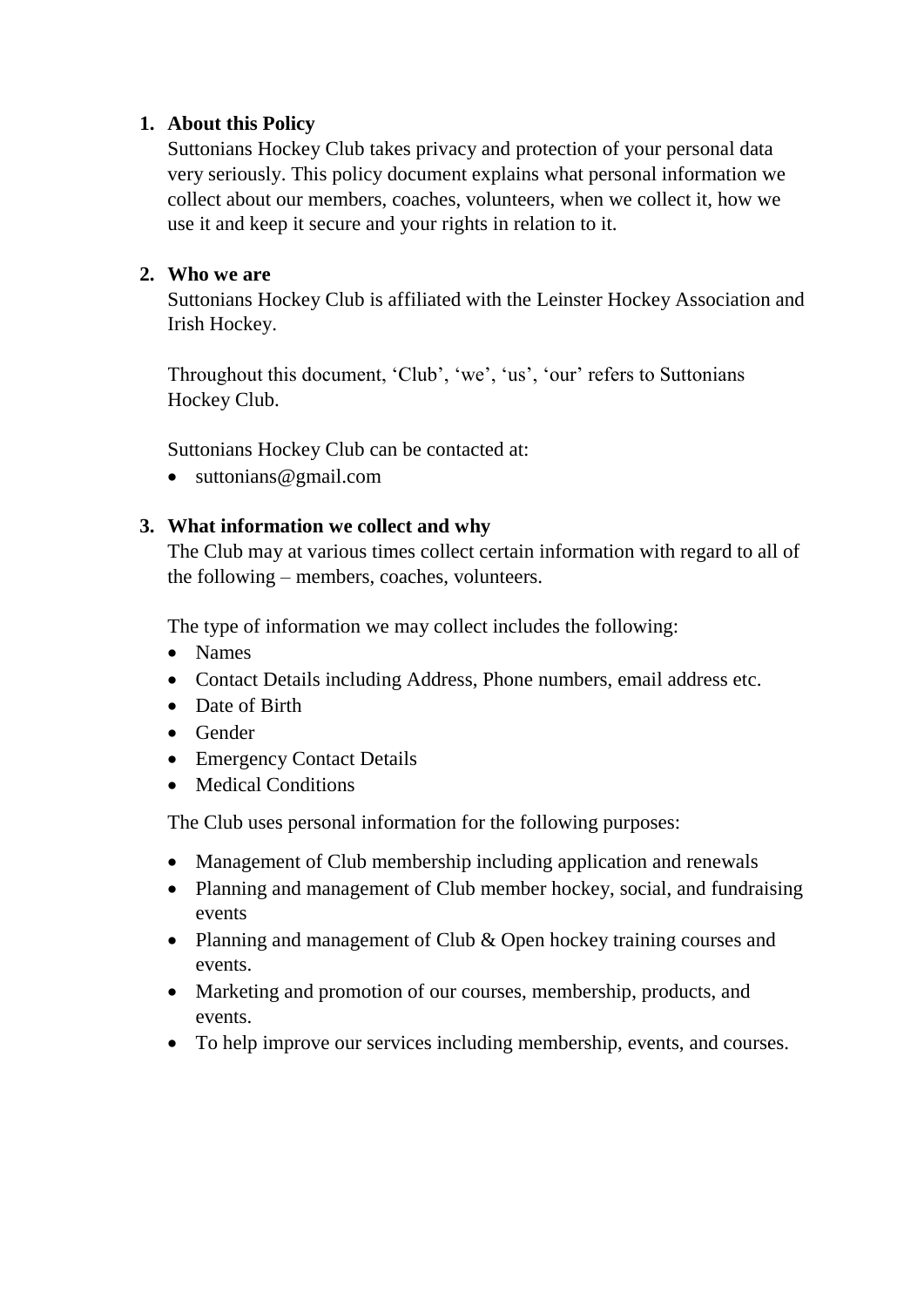#### **4. How we collect information about you**

## **The Club will collect certain information from you in the following situations:**

- Membership application and renewal
- Enrolement in one of our training courses
- Enrolement in one of our hockey camps
- Recruitment of hockey coaches and volunteers
- Subscribe for marketing information
- Request information on our membership, courses etc.
- Executing payment (online or otherwise) for a service or product provided by the Club.
- Communicating with the Club by email, phone, or letter
- Visiting and interacting with our website and social media accounts.

## **5. How we protect your personal data**

The Club is committed to ensuring that all personal information is secure, and we have implemented generally accepted technical, and organizational measures including logical, physical and management procedures in order to protect personal data from unauthorized access, use, disclosure or loss.

Please note however that where you are transmitting information to us over the internet this can never be guaranteed to be 100% secure.

For any payments which we may take from you online we will use a recognized secure payment system.

#### **6. Who else has access to the information you provide us**

In becoming a member or renewing your membership of Suttonians Hockey Club, your personal information will be used to include you on updates of operational activity and our newsletters.

We may share certain information about you (name, age, date of birth, school) with the Leinster Hockey Association and or Hockey Ireland for registrations for various league and cup competitions and for training panels.

We will never sell your personal data and we will not transfer your personal data outside the EU without your consent.